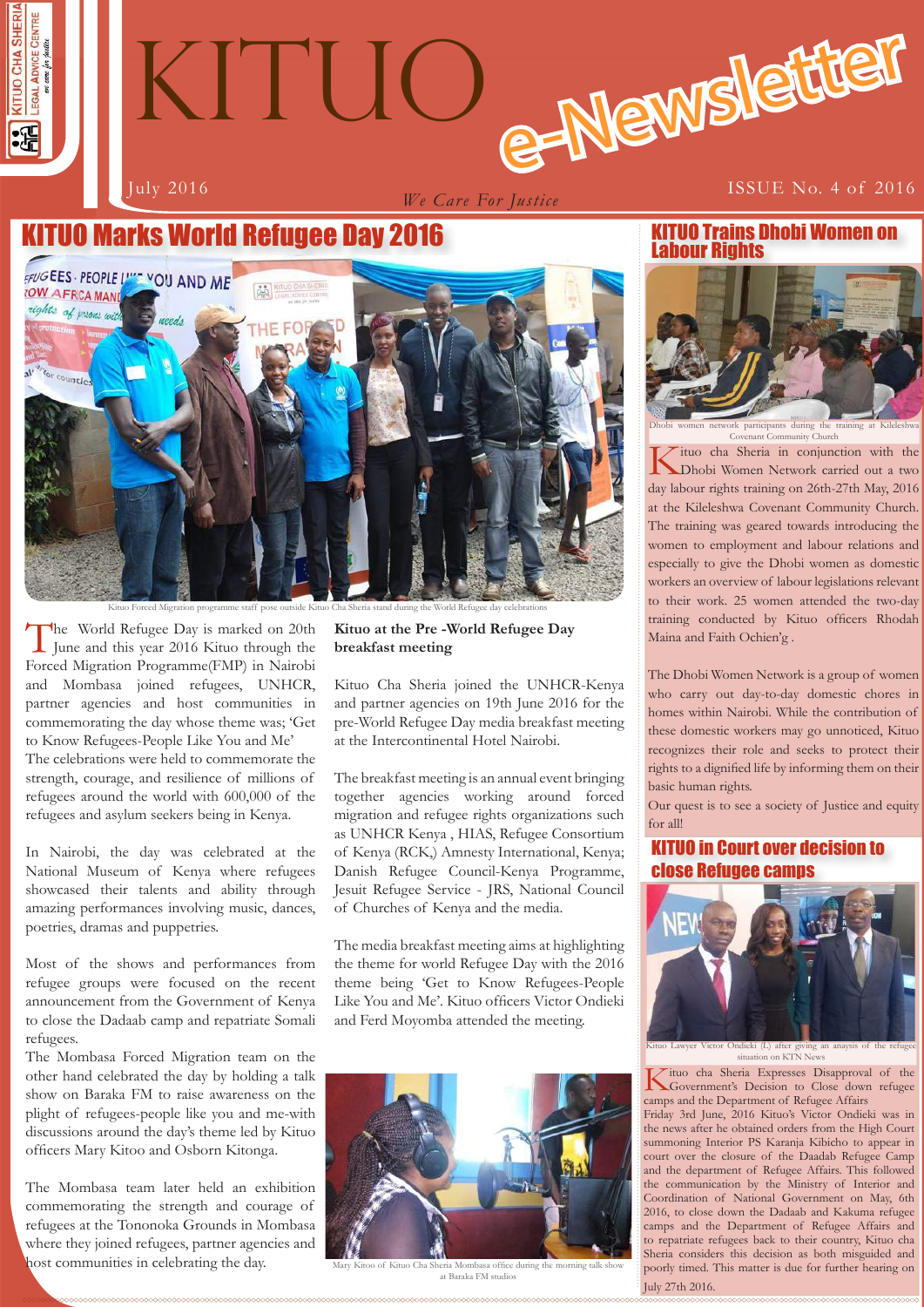

#### KITUO trains Refugee Community Paralegals



Staff and the trained paralegals pose for a photo after the graduation

Kituo Cha Sheria in conjunction with UNHCR KENYA and International Rescue Committee successfully empowered 40 community members. 30 of these were awarded certificates because they successfully completed the training. The colorful ceremony was presided over by UNHCR representatives Agnes Mutele and Sophie Mbui, Kituo's Executive Director Gertrude N Angote and representative from various partners.

The training dubbed Community Based Protection Paralegal Training which commenced on Tuesday, May, 3, 2016 took place at the Nomad Palace Hotel, Eastleigh, Nairobi. It was geared towards empowering community leaders and representatives to assist the larger community in addressing certain challenges they face in their quest to access justice. The community leaders comprised of urban refugees from various countries and Kenyans. The rigorous training captured: Basics of Human Rights; Overview of Paralegalism (Legal Aid Act, 2016);Introduction to Civil, Criminal and Evidence

Law; Human Trafficking and Smuggling; Structure and Jurisdiction of Courts in Kenya & the Trial Process; Child Based Protection; Durable Solutions; Introduction to Forced Migration; Refugee Act, 2006; Refugee Rights, Duties and Offences; Legal framework on Refugee Law; Refugee Status Determination; Refugee Identification Documents; National security vis-à-vis Refugee Rights and Categories at Risk in the Refugee Context.

It was a great undertaking as representatives from UNHCR KENYA,International Rescue Committee, REFUGEE CONSORTIUM OF KENYA (RCK), Heshima Kenya, HIAS Africa; Department of Refugee Affairs - DRA,kenya, among other peer organisations embarked upon various topics within their mandate and experience with the refugees' community. "With the knowledge we have gained, we commit to serve and change our communities through peaceful and cohesive existence," assured the trained paralegals. Together we celebrate the paralegals



#### Key Upcoming Activities JULY - AUG 2016

- 1. Kituo Birthday celebration July 9
- 2. Annual Land Symposium in Mombasa July 12-14
- 3. Community Sensitization Forum July 25th -29th
- 4. Voluntary Repatriation Forum July 25th 29th
- 5. Coastal Urban Refugee Protection Network 28th July
- 6. Resettlement Training at the UNHCR hub, 14th 15th July
- 7. Paralegal training in Marereni, Malindi Kilifi County Aug
- 8. Dialogues between government and beneficiaries Aug
- 9. Quarterly meeting with CLNSA Aug
- 10. Question and answers ferry experience Aug
- 11. Market pep talks and merry go rounds
- 12. Launch of a Justice centre at Malindi rights forum Aug

### Kituo's Monitoring and Evaluation Meeting at the Forced Migration Offices



Kituo cha Sheria held its Bi-monthly programmes meeting for the Nairobi offices at the Forced Migration offices in Jogoo road. New Kituo staff introduce themselves during the meeting

Before the main agenda of the meeting staff took time to discuss the upcoming Kituo birthday on 9th July. An organising committee led by Nathan Kivungi was formed. They were requested to move with speed and invite guests in good time. Staff also discussed the Staff walfare and recommended several changes to its operations. Three new staff members were also introduced to the rest of the staff.

As for the main agenda the Coordinators of Forced Migration Programme (FMP), Legal Aid and Education programme, Advocacy, Governance and Community Partnership, the Finance and Administration Department and Research, Communication and Knowledge Management presented their reports on the achievements against

set targets, challenges, recommendations and the upcoming activities. The ED together with other members of staff scrutinized each report presented raising issues with a view to improve on delivery for greater impact.

In her closing remarks the ED urged every staff to internalize the Kituo's core values and serve the poor diligently. She reminded them that it was the main reason that Kituo hired them. She congratulated all the programmes for the good work that they were doing and encouraged them to do even better.

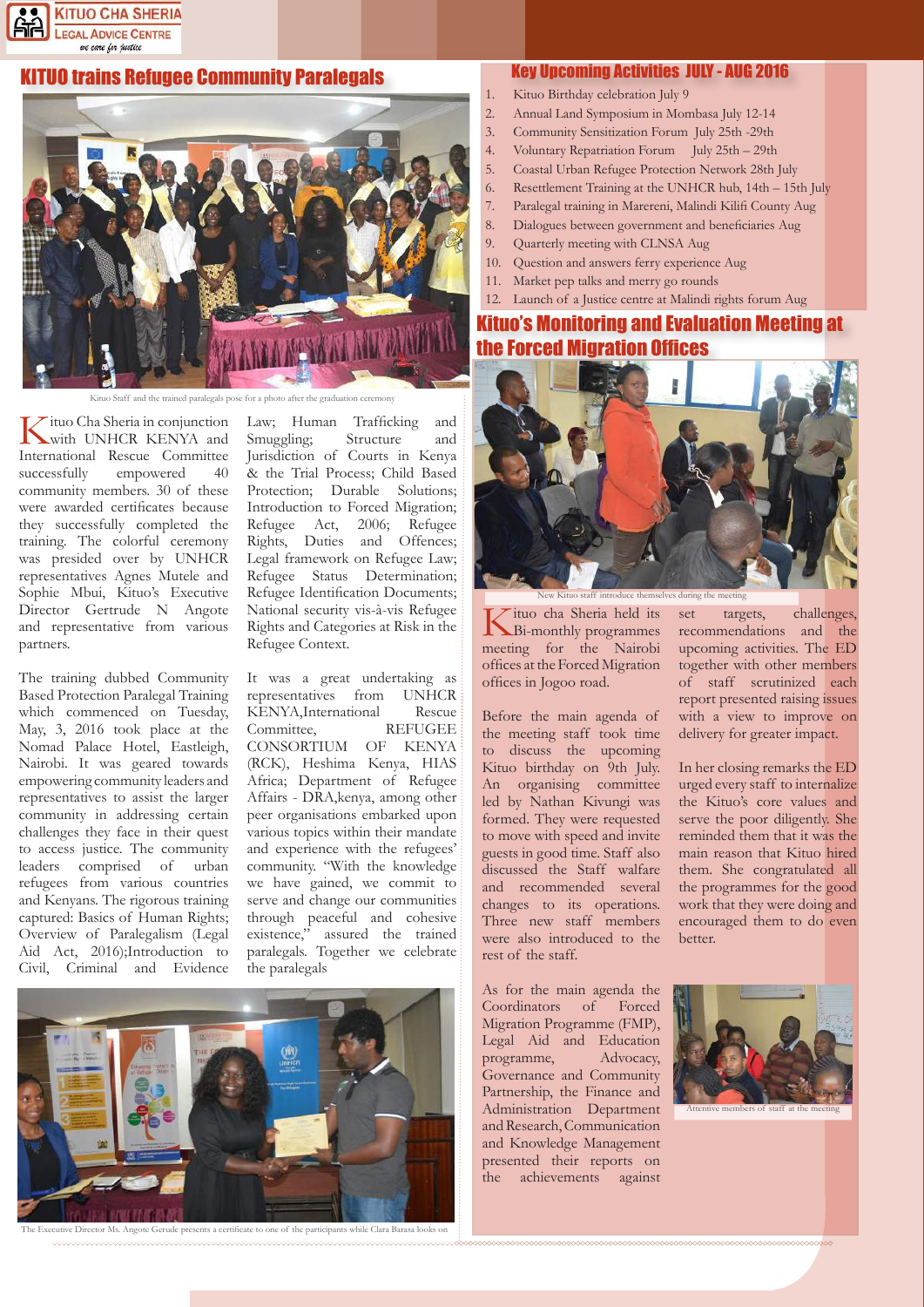#### KITUO Conducts M-HAKI Market Research and Training Success Story of Grace Omuyaku in Nairobi



Starting on the 8th June 2016<br>Let the Korogocho Community Justice Centre; 10th June 2016 at the Kibera Community Justice Centre and on 15th June 2016 at the Kamukunji Community Justice Centre, Kituo has been carrying out M-Haki market research and training for community members within where our justice centers are based.

M-Haki-'Haki Mkononi' is the use of SMS technology to disseminate legal information to clients and Kituo is currently in the first phase of a three phase implementation process where we're conducting market research primarily to find out what people are willing to pay for the service.

In addition, Kituo is collecting and analysing data and experiences needed to engage Kituo stakeholders including volunteer advocates, paralegals and community members. This phase is ongoing ahead of the launch of the M-Haki platform and the corresponding advocacy activities. The three Market research and training activities involved around 100 participants representing different groups from within the communities. The

training and research activities were spear-headed by Kituo legal officers Ashioya Biko and Maureen Thuo assisted by the respective community justice centre coordinators.

M-Haki is an innovative and reliable technology developed by Kituo Cha Sheria intended to lessen the costs of accessing justice. To make use of this technology, Kituo has a dedicated mobile number – 0700777333 where the public can text legal questions at a small fee to be answered by Kituo lawyers and volunteer advocates. Questions are gathered from anyone and anywhere and this will save persons the trouble of using commuter fare to come to Kituo's offices. In other words legal advice is just a click away… Haki Mkononi.

M-Haki follows the idea of delivering basic justice/legal advice to people even for those who use quite basic mobile phones. The platform also serves as an advocacy tool to be used by Kituo paralegals from the community justice centres to build their personal capacity on legal issues and create awareness among the general public on how to access the service directly.



Kituo staff, Maureen Thuo conducts a training to participants



Participants pose for a photo after the training<br>
June 2016 training and research activities<br>
Grace Omuyaku worked<br>
Super Telecom Kenya as a personal secretary for over 20 years until 2006 when she and other employees approaching 50 years of age were retrenched. In December the same year, she was paid a lump sum amount of Ksh. 800,000 by the company (Telecom).

> After consultation, Grace sought to invest the money in a Nairobi based company called NOSKCID (AFRICA) ASSET MANAGEMENT LIMITED. According to the agreement, she was supposed to be receiving Ksh. 20,000 per month as interest from her investment for six month then she renews the investment upon wish.

> "That only worked for a period of the first six month, then the first four months of the renewed investment, though through struggle," she recalls. Thereafter, the company went silent, never to deposit any more money to her account or even notify her of anything. It was during this ordeal, in 2009 when a friend of hers (Teresa, former client at Kituo) referred her to Kituo cha Sheria for legal assistance.

> She remembers Kituo receiving her warmly and the first step was writing to the company requesting to solve the matter out of court. These efforts proved futile as the company ignored the letter and the matter proceeded to court.

> Since Grace could not afford raising court and related fees, Kituo helped her draft a pauper application which succeeded. After going through the long court process the court ruled that Grace be paid a decree of

Ksh. 879,852. The company did not honor this ruling either, to their shock, Grace and Kituo found out that the company had transferred all its assets to an unknown location. This meant that even auctioneering the company's property was not a possibility. In 2015, the high court ordered that the directors of the company be summoned and when they appeared their lawyers claimed that the company had wound up. Instead the directors proposed to be paying Grace Ksh.50, 000 per month, beginning May the same year only to do it for only one month and stopped.

March 2016, Kituo filed an application to the magistrate for notice to show cause why the director cannot be committed to civil jail or pay the amount and in June 15th, 2016, the court issued a warrant of arrest for the directors risking commitment to civil jail.

This signaled to the defendant (Director) that things were getting worse and so a day later, on 20th June, 2016 he gave out a cheque of Ksh. 100,000 which Kituo lawyer, John Mwariri handed over to Grace Omuyaku, in the presence of another Kituo Officer Bonface Muinde at Kituo cha Sheria gardens. The defendant has further proposed with permission of court to be paying in installments until the whole amount now standing at Ksh. 1.6M is settled.

This development gives Grace lots of hope and a smile on her face. She gave a big thank you to Kituo cha Sheria for walking with her this long journey to see to it that justice prevails and human rights are upheld.

**33**